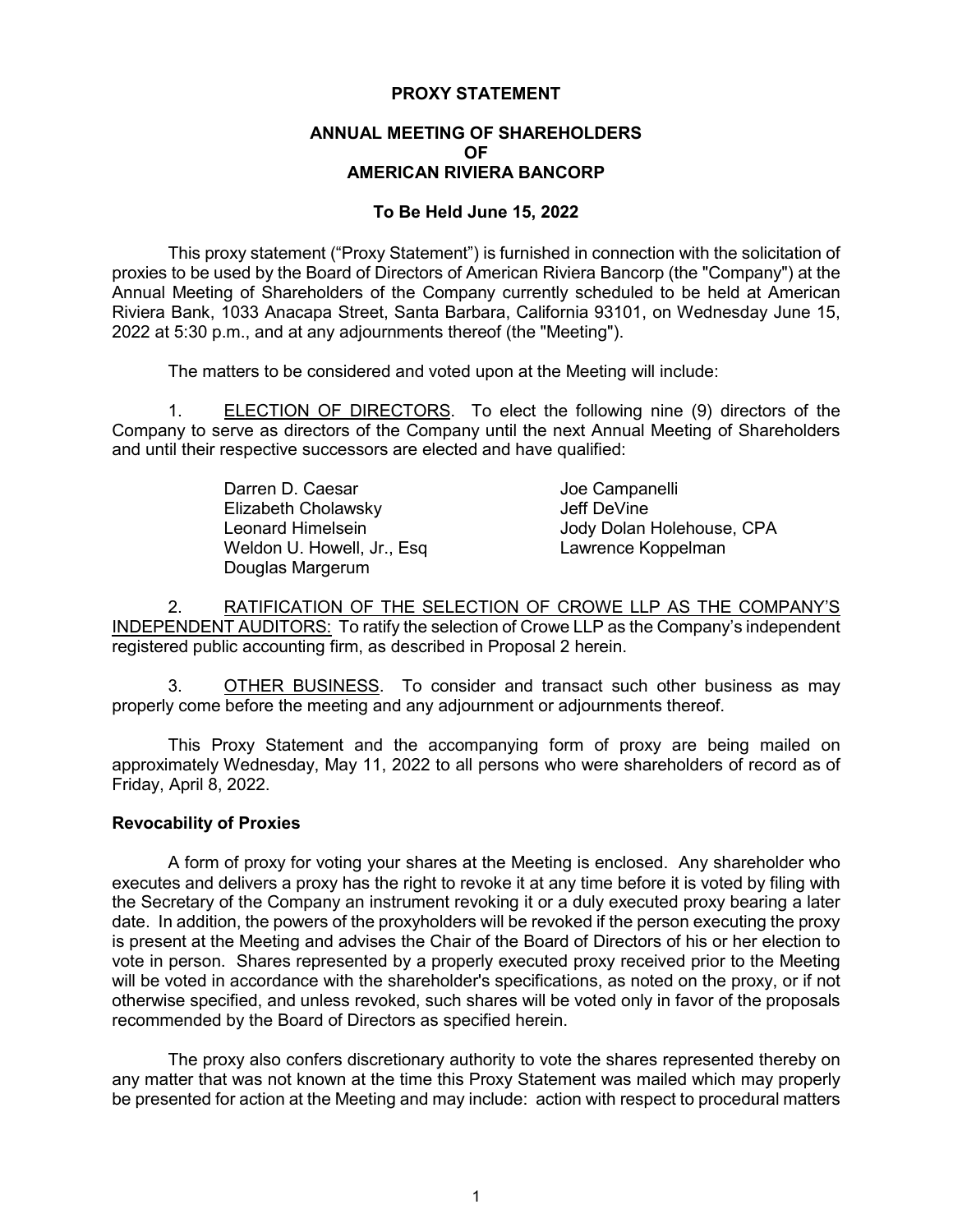pertaining to the conduct of the Meeting; and election of any person to any office for which a bona fide nominee is named herein if such nominee is unable to serve or will not serve.

### **Persons Making the Solicitation**

The Company's Board of Directors is soliciting the enclosed proxy. The principal solicitation of proxies is being made by mail, although additional solicitation may be made by telephone, email or personal visits by directors, officers and employees of the Company. The total expense of this solicitation will be borne by the Company and will include reimbursement paid to brokerage firms and others for their expenses in forwarding soliciting material.

### **VOTING SECURITIES**

### **Outstanding Shares and Record Date**

Shareholders of record as of the close of business on April 8, 2022 ("Record Date") will be entitled to notice of the Meeting and to vote at the Meeting. As of such date, the Company had issued and outstanding 5,006,485 shares of common stock, no par value ("Common Stock") and 172,480 granted but unvested restricted stock awards ("Unvested RSA").

## **Voting Rights**

For each matter submitted to the vote of the shareholders, each holder of Common Stock and each holder of Unvested RSA will be entitled to one vote, in person or by proxy, for each share he or she held of record on the books of the Company as of the Record Date or any matter submitted to the vote of shareholders, except that in connection with the election of directors, shares may be voted cumulatively if a candidate's or candidates' name(s) have been properly placed in nomination prior to the voting and a shareholder present at the Meeting gives notice at the Meeting, prior to the voting for election of directors, of his or her intention to vote cumulatively. If any shareholder of the Company gives such notice, then all shareholders eligible to vote will be entitled to cumulate their votes. Cumulative voting allows a shareholder to cast a number of votes equal to the number of shares held in his or her name as of the Record Date, multiplied by the number of directors elected. These votes may be cast for any one nominee, or may be distributed among as many nominees as the shareholder sees fit. In the election of directors, the nine (9) nominees receiving the highest number of votes will be elected. In connection with the other proposals, a majority of the issued and outstanding shares are required to approve those proposals.

The presence, in person or by proxy, of a majority of the shares entitled to vote will constitute a quorum for the Meeting. Votes cast by proxy or in person at the Meeting will be counted by appointed inspectors of election. The inspectors of election will treat shares represented by proxies that reflect abstentions as shares that are present and entitled to vote, for purposes of determining the presence of a quorum and for purposes of determining the outcome of any matter submitted to the shareholders for a vote. Abstentions, however, do not constitute a vote "for" or "against" any matter and thus will be disregarded in the calculation of a plurality or of "votes cast." The inspectors of election will treat shares referred to as "broker non-votes" (i.e., shares held by brokers or nominees as to which instructions have not been received from the beneficial owners or persons entitled to vote or that the broker or nominee does not have discretionary power to vote on a particular matter) as shares that are present and entitled to vote for purposes of determining the presence of a quorum. However, for purposes of determining the outcome of any matter as to which the broker has physically indicated on the proxy that it does not have discretionary authority to vote, those shares will be treated as not present and not entitled to vote with respect to that matter even though those shares are considered entitled to vote for quorum purposes and may be entitled to vote on other matters.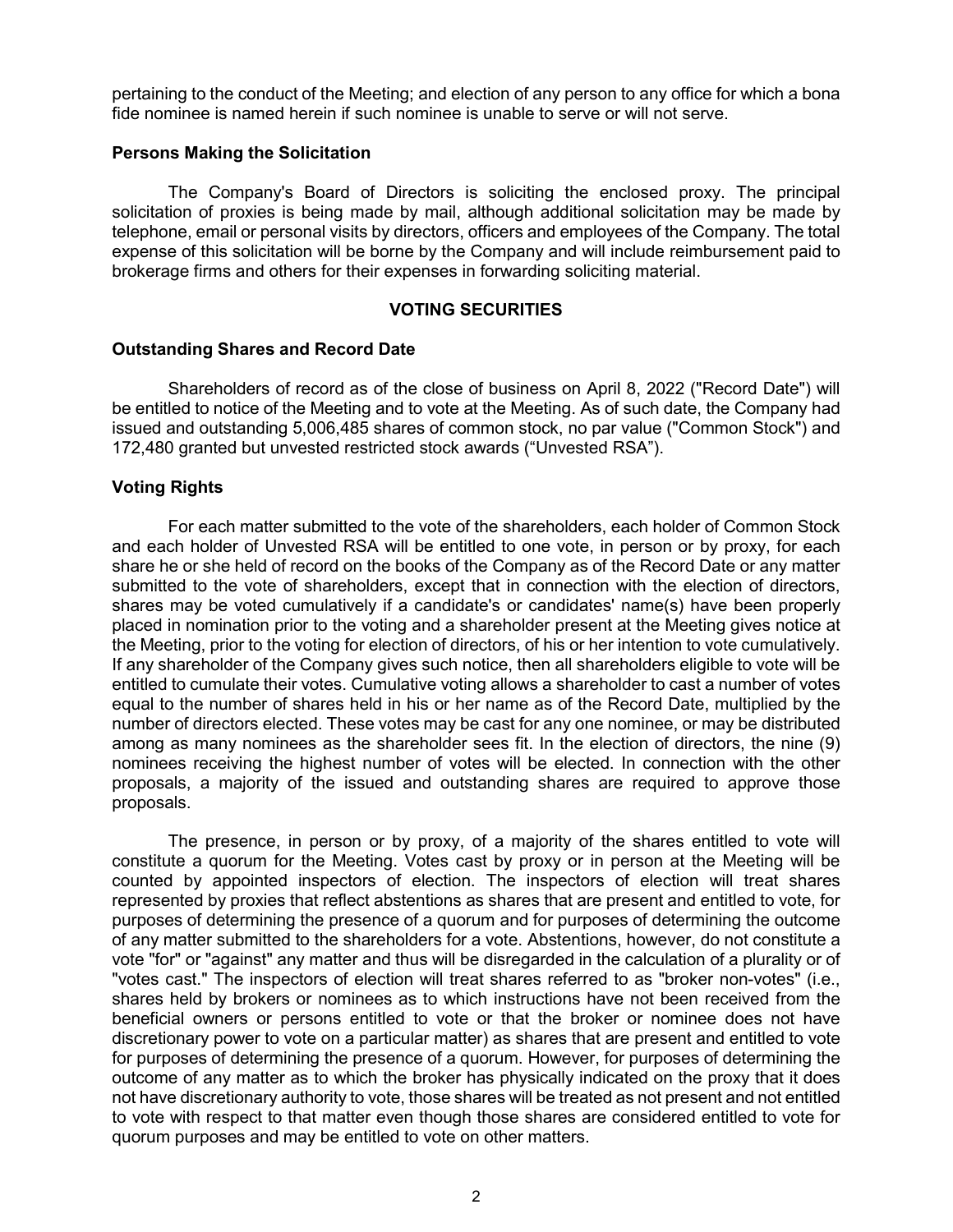# **SECURITY OWNERSHIP OF CERTAIN BENEFICIAL OWNERS AND MANAGEMENT**

The following tables set forth information as of April 8, 2022 pertaining to beneficial ownership of the Company's Common Stock by persons known to the Company to own five percent (5%) or more of such stock, current directors and nominees for election as directors, Executive Officers<sup>1</sup> of the Company and American Riviera Bank (the "Bank"), and all current directors and Executive Officers of the Company and the Bank as a group. The information contained herein has been obtained from the Company's records, from information furnished directly by the individual or entity to the Company, or by public or regulatory notice.

The tables should be read with the understanding that more than one (1) person may be the beneficial owner or possess certain attributes of beneficial ownership with respect to the same securities.

| <b>Name and Address</b><br>of Beneficial Owner <sup>2</sup>    | Title                             | <b>Amount and Nature of</b><br><b>Beneficial Ownership</b> |    | <b>Percent</b><br>of Class |
|----------------------------------------------------------------|-----------------------------------|------------------------------------------------------------|----|----------------------------|
| Paul Abramson                                                  | EVP, Chief Technology Officer     | $11,734$ <sup>3</sup>                                      |    | 0.23%                      |
| Darren D. Caesar                                               | Director, Vice Chair of the Board | 85,176                                                     |    | 1.66%                      |
| Joe Campanelli                                                 | Director                          | 23,245                                                     |    | 0.45%                      |
| Elizabeth Cholawsky                                            | <b>Director</b>                   | 3,434                                                      |    | $0.07\%$                   |
| Eusebio Cordova Jr.                                            | EVP, Chief Credit Officer         | 21.039                                                     |    | 0.41%                      |
| Jeff DeVine                                                    | Director, President and CEO       | 101.095                                                    | 5  | 1.97%                      |
| Joanne Funari                                                  | EVP, Chief Operating Officer      | 30,609                                                     | 6  | 0.60%                      |
| Leonard Himelsein                                              | Director                          | 315,434                                                    |    | 6.14%                      |
| Jody Dolan Holehouse, CPA                                      | <b>Director</b>                   | 14,115                                                     |    | 0.27%                      |
| Weldon U. Howell, Jr., Esg.                                    | Director                          | 26,405                                                     |    | 0.51%                      |
| Lawrence Koppelman                                             | Director, Chair of the Board      | 73,331                                                     |    | 1.43%                      |
| Douglas Margerum                                               | Director                          | 72,271                                                     |    | 1.41%                      |
| Michelle Martinich, CPA                                        | EVP, Chief Financial Officer      | 31.234                                                     | 9  | 0.61%                      |
| Laurel Sykes                                                   | EVP, Chief Risk Officer           | 13,163                                                     | 10 | 0.26%                      |
| All Directors and Executive Officers as a Group (14 in number) |                                   | 822,285                                                    | 11 | 16.00%                     |
| Sharaholdars known to                                          | Title                             | Amount and Nature of                                       |    | <b>Darcont</b>             |

| Shareholders known to<br>Title | <b>Amount and Nature of</b> | <b>Percent of</b> |  |  |
|--------------------------------|-----------------------------|-------------------|--|--|
| Company owning 5% or more $12$ | <b>Beneficial Ownership</b> | Class             |  |  |
| None                           |                             |                   |  |  |

<sup>3</sup> Includes 11,195 granted but not yet vested restricted stock awards.

Includes 9,579 granted but not yet vested restricted stock awards.

<sup>5</sup> Includes 34,230 granted but not yet vested restricted stock awards.

<sup>6</sup> Includes 12,368 granted but not yet vested restricted stock awards.

- <sup>7</sup> Not used
- $8$  Not used.

As used throughout this document, the term "Executive Officers" means the President and Chief Executive Officer; the Executive Vice President and Chief Operating Officer; the Executive Vice President and Chief Financial Officer; the Executive Vice President and Chief Credit Officer; the Executive Vice President and Chief Risk Officer; the Executive Vice President and Chief Technology Officer of the Company and/or the Bank.

<sup>2</sup> Beneficial owner of a security includes any person who, directly or indirectly, through any contract, arrangement, understanding, relationship, or otherwise has: (a) voting power, which includes the power to vote, or to direct the voting of such security; and/or (b) investment power, which includes the power to dispose, or to direct the disposition, of such security. Beneficial owner includes any person who has the right to acquire beneficial ownership of such security as defined above within 60 days of the Record Date. The address for all directors and Executive Officers is 1033 Anacapa Street, Santa Barbara, CA 93101.

 $\frac{9}{10}$  Includes 12,439 granted but not yet vested restricted stock awards.

<sup>&</sup>lt;sup>10</sup> Includes 12,849 granted but not yet vested restricted stock awards.

<sup>11</sup> Includes 92,660 granted but not yet vested restricted stock awards.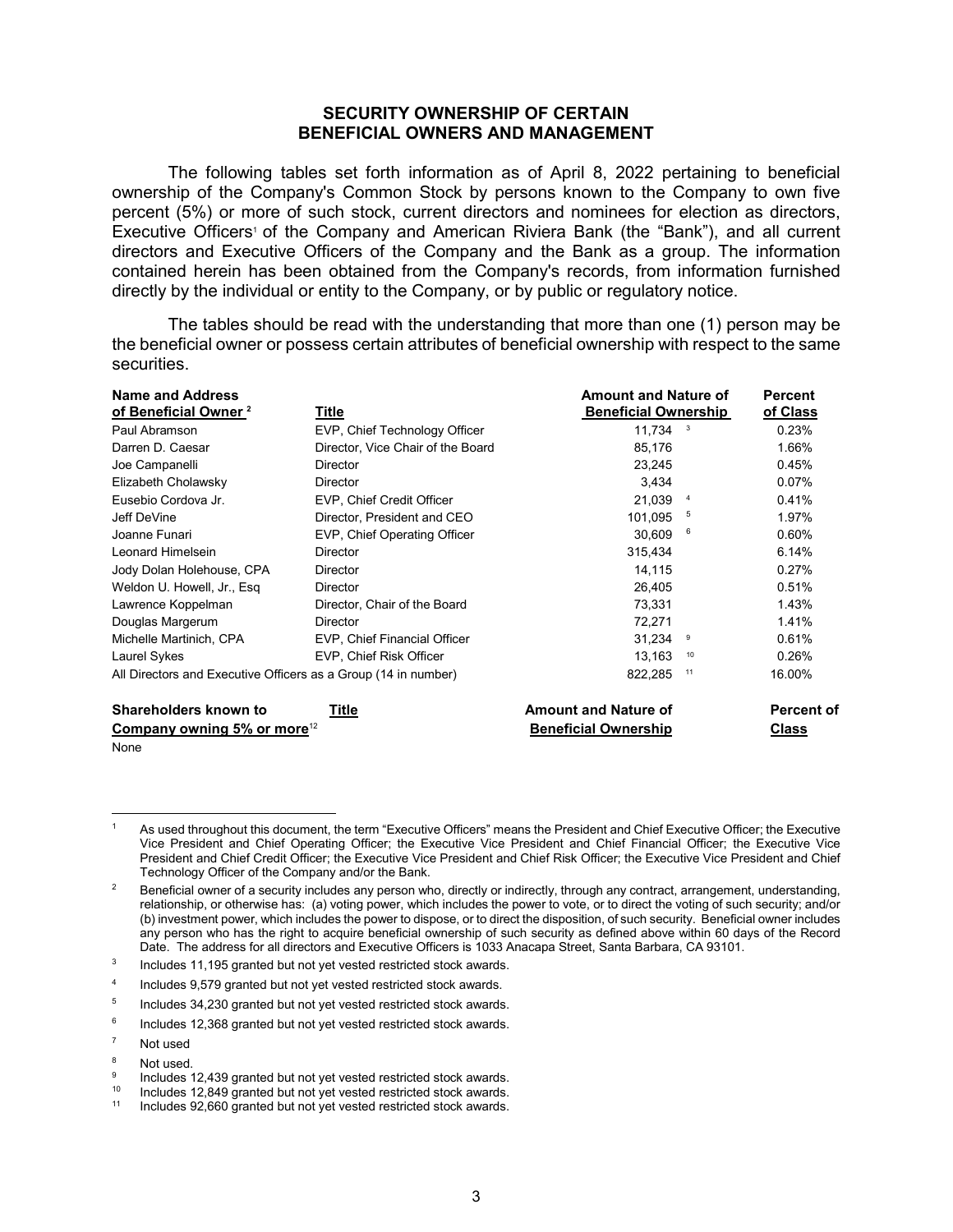## **PROPOSAL 1: ELECTION OF DIRECTORS**

#### **Nominees for Election as Directors**

The persons named below will be nominated for election as directors to serve until the 2023 Annual Meeting of Shareholders and until their successors are elected and have qualified. Votes will be cast in such a way as to effect the election of all nine (9) nominees, or as many thereof as possible under the rules of cumulative voting.

If any nominee should become unable or unwilling to serve as a director, the proxies will be voted for such substitute nominee as shall be designated by the Board of Directors. The Board of Directors presently has no knowledge that any of the nominees will be unable or unwilling to serve. Additional nominations can be made only by complying with the notice provisions included in the Company's Bylaws. The Bylaw provision is designed to give the Board of Directors advance notice of competing nominations, if any, and the qualifications of nominees, and may have the effect of precluding third-party nominations if the procedures specified therein are not followed. The nine (9) nominees receiving the highest number of votes at the Meeting shall be elected.

None of the directors, nominees or Executive Officers of the Company and/or Bank was selected pursuant to any arrangement or understanding, other than with the directors and Executive Officers of the Company and/or Bank, acting within their capacities as such. There are no family relationships between the directors and Executive Officers. Except for Ms. Cholawsky, none of the directors or Executive Officers serve as directors of any company which has a class of securities registered under, or which is subject to the periodic reporting requirements of, the Securities Exchange Act of 1934 or any investment company registered under the Investment Company Act of 1940.

The following table provides certain information as of the Record Date with respect to each person nominated and recommended to be elected by the current Board of Directors of the Company. Reference is made to the section entitled "SECURITY OWNERSHIP OF CERTAIN BENEFICIAL OWNERS AND MANAGEMENT" for information pertaining to stock ownership of the nominees.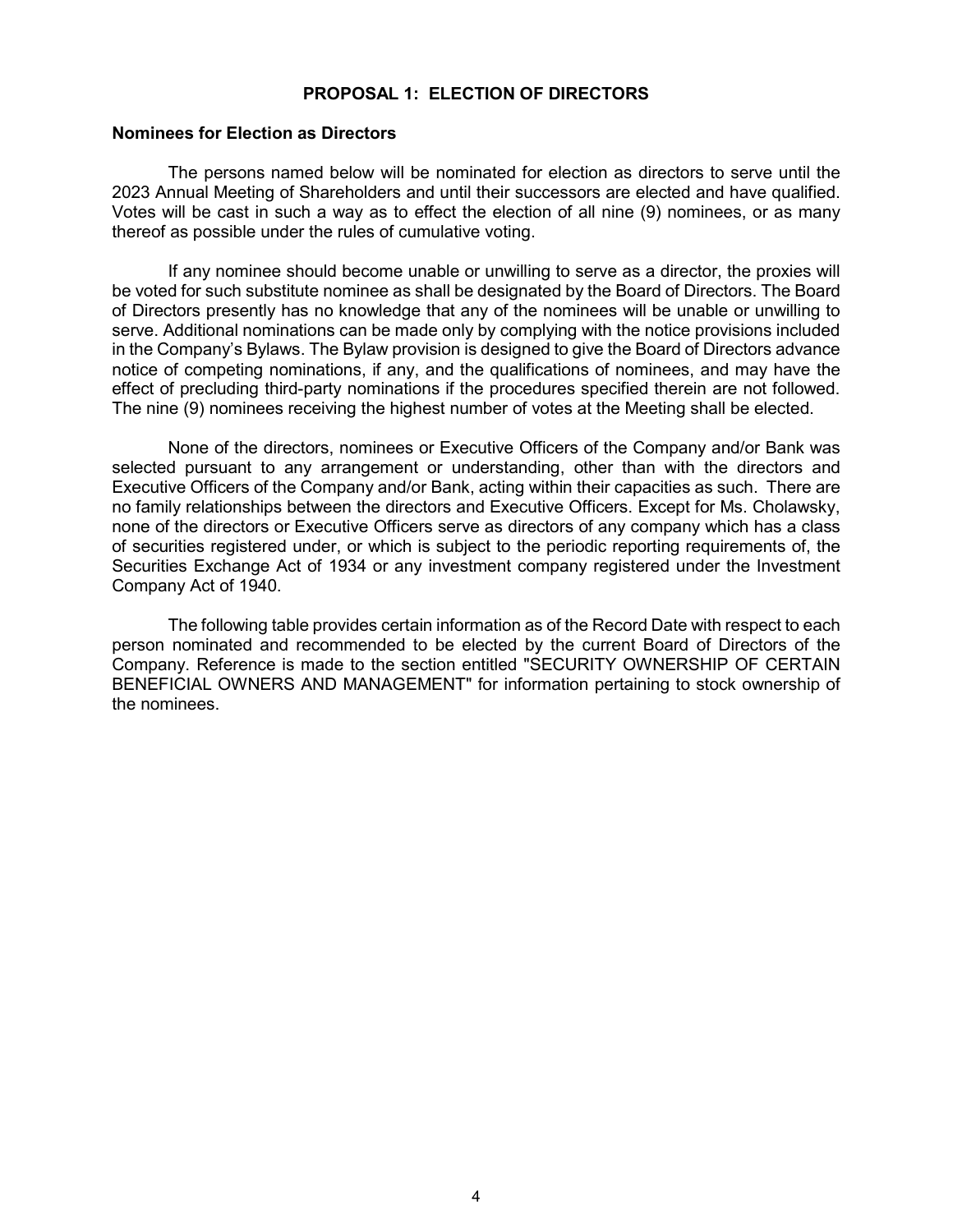| <b>Name and Office Held</b>                        | Age as of<br>4/8/2022 | <b>Principal Occupation</b><br>For Past Five (5) Years          | <b>Executive</b><br><b>Officer</b><br><b>Since</b> |
|----------------------------------------------------|-----------------------|-----------------------------------------------------------------|----------------------------------------------------|
| Darren D. Caesar<br>Director, Vice Chair of Board  | 54                    | President - CA Commercial Insurance<br><b>HUB</b> International | 2006                                               |
| Joe Campanelli<br><b>Director</b>                  | 73                    | <b>Business Consultant</b>                                      | 2006                                               |
| Elizabeth Cholawsky<br>Director                    | 66                    | CEO and Board Member<br><b>HG Insights</b>                      | 2019                                               |
| Jeff DeVine<br>Director, President and CEO         | 53                    | <b>Banker</b><br>American Riviera Bank/Bancorp                  | 2008                                               |
| Leonard Himelsein<br>Director                      | 76                    | President,<br><b>National Pacific Corporation</b>               | 2016                                               |
| Jody Dolan Holehouse, CPA<br>Director, Audit Chair | 62                    | CPA,<br>Nasif, Hicks, Harris & Co LLP                           | 2011                                               |
| Weldon U. Howell, Jr., Esq<br>Director             | 74                    | Attorney at Law,<br>Howell, Moore & Gough LLP                   | 2012                                               |
| Lawrence Koppelman<br>Director, Chair of the Board | 81                    | President<br>Koppelman & Co                                     | 2006                                               |
| Douglas Margerum<br><b>Director</b>                | 62                    | Owner<br>Margerum Wine Company Inc.                             | 2006                                               |

**Director or**

**ANY PROXIES SUBMITTED TO THE COMPANY WITH THE AUTHORITY GIVEN OR SUBMITTED WITHOUT INSTRUCTIONS WILL BE VOTED IN SUCH A WAY AS TO EFFECT THE ELECTION OF ALL NOMINEES, OR AS MANY THEREOF AS POSSIBLE UNDER THE RULES OF CUMULATIVE VOTING IF INVOKED AT THE MEETING. YOU ARE URGED TO VOTE FOR PROPOSAL 1: TO ELECT THE NINE (9) NOMINEES SET FORTH HEREIN TO SERVE UNTIL THE 2023 ANNUAL MEETING OF SHAREHOLDERS AND UNTIL THEIR RESPECTIVE SUCCESSORS SHALL BE ELECTED AND QUALIFIED.**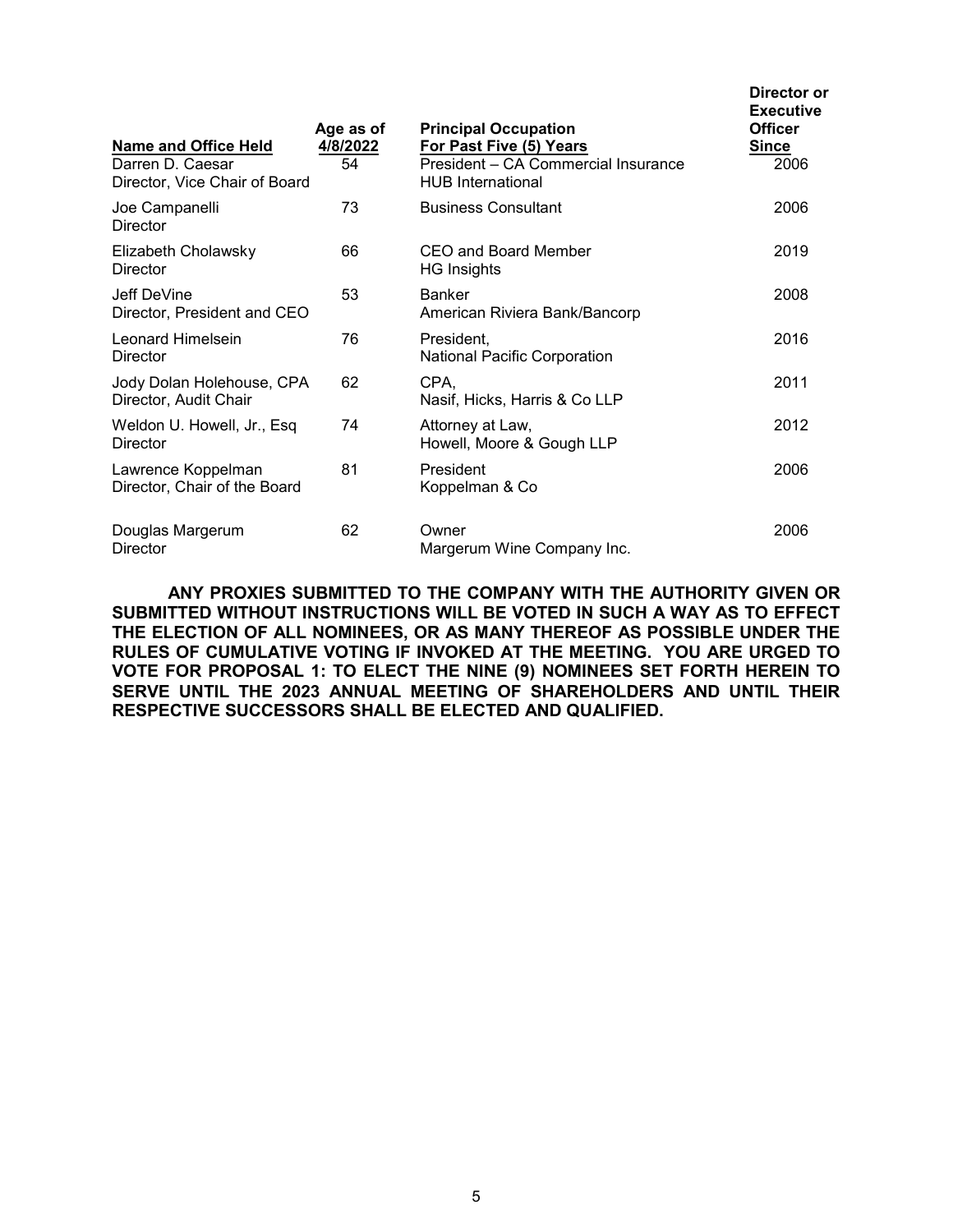### **The Board of Directors and Committees**

American Riviera Bank commenced business on July 18, 2006. On February 10, 2022, following shareholder and regulatory approval, a holding company reorganization was finalized and American Riviera Bank became a wholly-owned subsidiary of American Riviera Bancorp. In 2021, the board of directors of the Bank held eleven (11) regular meetings. In addition to meeting as a group to review the Bank's business, certain members of the Board of Directors ("Board") of the Company, that also serve as directors of the Bank, devoted their time and talents to the following standing committees:

The Bank's now disbanded Executive and Governance Committee, which consisted of Darren Caesar (Chair), Joe Campanelli, Jeff DeVine, Leonard Himelsein, Doug Margerum, and Lawrence Koppelman served as the administrative arm of the Bank's board of directors and held seven (7) regular meetings in 2021. This committee was empowered to act for the full Bank board of directors in its absence, handled matters requiring Bank board of directors review that arose between full board of directors meetings, coordinated the work of other Bank board of directors committees and was responsible for Bank board of directors membership as described in the Nominating and Corporate Governance Committee below that replaced this committee upon formation of the Company. This committee did not have the authority to exercise all of the Bank's board of directors powers; for example, the full Bank board of directors generally reserved the right to execute extraordinary contracts such as mergers and acquisitions.

On February 10, 2022, the Company established a Nominating and Corporate Governance Committee, which consists of Darren Caesar (Chair), Leonard Himelsein, Jody Dolan Holehouse and Doug Margerum. This committee assists the Board in nominating members of the Board of the Company and the board of directors of the Bank as well as developing and recommending corporate governance principles and policies for the Company and its subsidiaries including the Bank. This committee will consider suggestions or recommendations for Board membership received in accordance with its bylaws by shareholders. Shareholders who wish to make such suggestions or recommendations should forward their written suggestions to the Chair of the Nominating and Governance Committee addressed to American Riviera Bancorp, Attn: Corporate Secretary, PO Box 329, Santa Barbara, CA 93102. Whether a person is recommended for Board membership by a shareholder or a director of the Company, the standards and qualifications to be considered for Board membership include local community involvement, sound reputation, and business or educational experience that will be beneficial to the Company. This committee also considers each candidate's contribution to the diversity of the Board, including personal characteristics, education, experience and skills.

The Company's Audit Committee, which currently consists of Jody Dolan Holehouse (Chair), Darren Caesar, Lawrence Koppelman, Weldon Howell and Elizabeth Cholawsky, monitors the Company and Bank management, financial statements, internal and external audit reports, and staff compliance with Board policies, laws and regulations and held six (6) regular meetings in 2021. This committee establishes policy and provides overall supervision and control to ensure the integrity of financial information and establish an effective accounting and internal control system. This committee evaluates procedures and controls of the Company's and Bank's operations, oversees audit matters along with the independent accountants, and investigates the affairs of the Company and the Bank as may be deemed necessary.

The Company's Compensation Committee, which currently consists of Douglas Margerum (Chair), Lawrence Koppelman, Weldon Howell and Elizabeth Cholawsky establishes, reviews and monitors the personnel policies of the Company and the Bank and held four (4) regular meetings in 2021. This committee determines goals and objectives for the Company, the Bank and the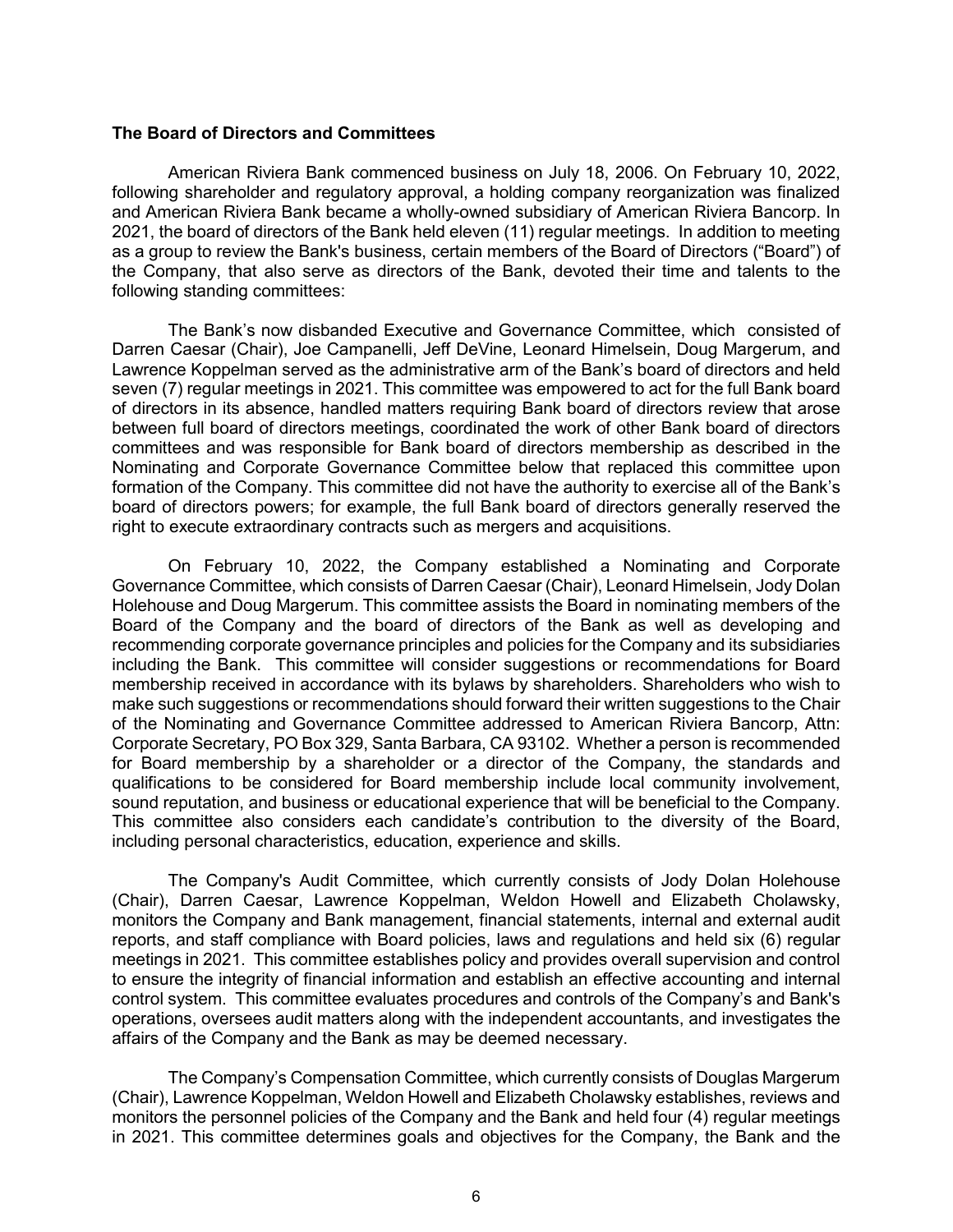CEO, reviews the CEO's performance and determines the CEO's compensation. This committee reviews goals and objectives for the other Executive Officers as recommended by the CEO and must concur on the compensation of such other Executive Officers as recommended by the CEO.

Each of the directors attended at least 75% of the Board meetings in 2021.

# **Director Compensation**

The following table sets forth as to each of the persons who currently serve as an outside director on the Board of the Company, and such person's compensation earned for service on the board of directors of the Bank for the year ended December 31, 2021. No fees are paid to Jeff DeVine for his service on the Board of the Company or the board of directors of the Bank.

| Name                 | Annual Retainer <sup>14</sup> | Extra Retainer <sup>15</sup> | <b>Board Meeting</b> | Stock Awards <sup>17</sup> |
|----------------------|-------------------------------|------------------------------|----------------------|----------------------------|
|                      |                               |                              | Fees <sup>16</sup>   |                            |
| Darren D. Caesar     | \$10,000                      | \$3,000                      | \$12,000             | \$17,500                   |
| Joe Campanelli       | \$10,000                      | \$8,000                      | \$12,000             | \$17,500                   |
| Elizabeth Cholawsky  | \$10,000                      | \$0                          | \$12,000             | \$17,500                   |
| Leonard Himelsein    | \$10,000                      | \$8,000                      | \$12,000             | \$17,500                   |
| Jody Dolan Holehouse | \$10,000                      | \$9,000                      | \$12,000             | \$17,500                   |
| Weldon U. Howell, Jr | \$10,000                      | \$0                          | \$12,000             | \$17,500                   |
| Lawrence Koppelman   | \$10,000                      | \$12,500                     | \$12,000             | \$17,500                   |
| Douglas Margerum     | \$10,000                      | \$3,000                      | \$12,000             | \$17,500                   |

 <sup>13</sup> Not used.

<sup>&</sup>lt;sup>14</sup> It had been the practice of the Bank to pay each outside director an annual retainer of \$10,000 which is paid in cash after election at the annual shareholder meeting for their service on the board of directors of the Bank.

<sup>&</sup>lt;sup>15</sup> It had been the practice of the Bank to pay extra annual retainers to outside directors that serve as committee chairs and members of the loan committee. The Chair of the board of directors received \$10,000. Each committee chair received \$3,000, except Loan Committee chair received \$8,000 and Audit Committee chair received \$4,000. Loan Committee members received \$5,000 and alternates received \$2,500.

<sup>&</sup>lt;sup>16</sup> Board of director meeting fees are based on attendance. The level in effect for 2021 was \$1,000 per board of director meeting attended in person or via video, and \$500 for each meeting attended via phone. Directors also received \$1,000 for attendance at the Strategic Planning session.

<sup>&</sup>lt;sup>17</sup> It had been the practice of the Bank to grant \$17,500 value of common stock to the outside directors annually after election at the annual shareholder meeting.

<sup>18-19</sup> Not used.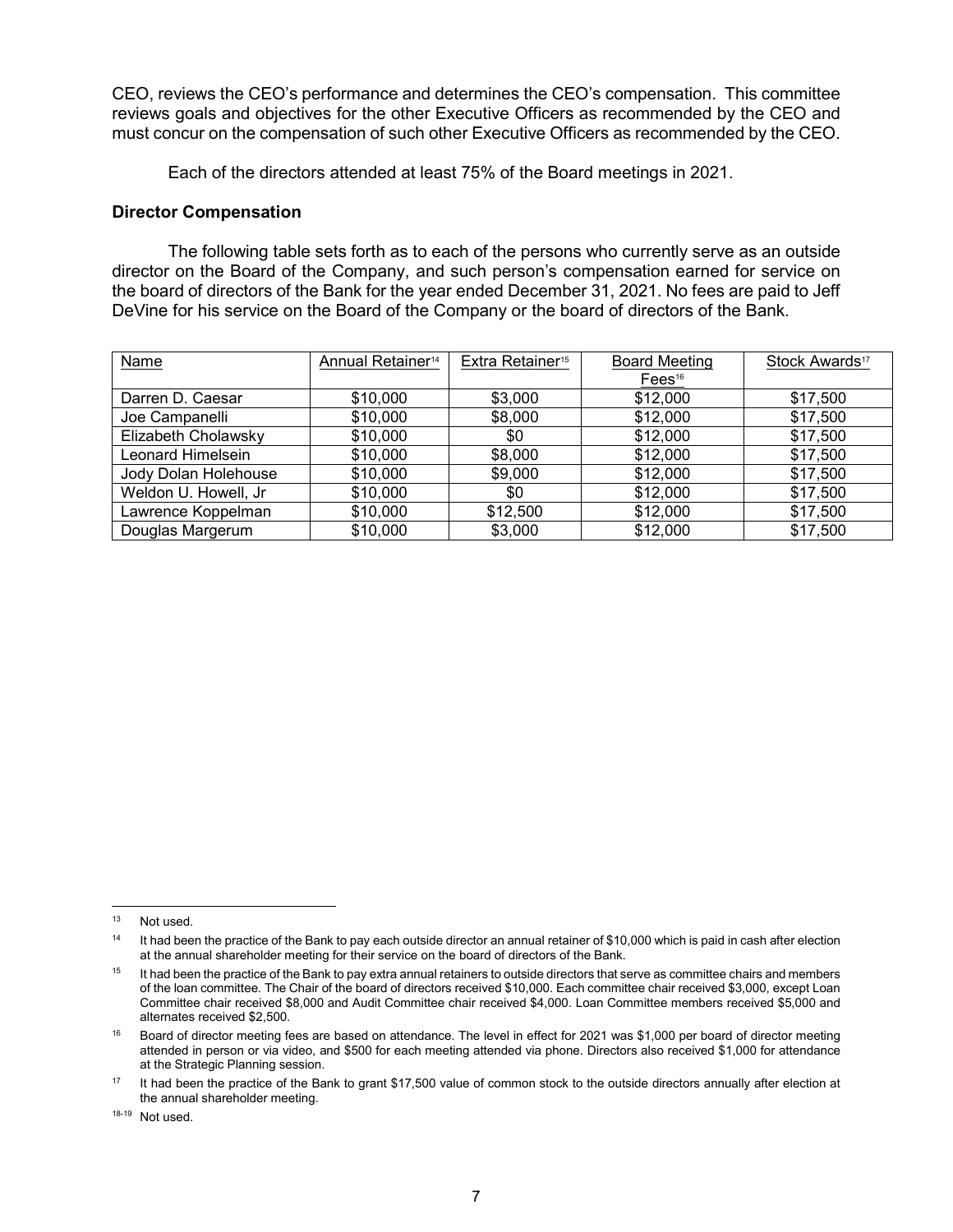#### **Executive Officers**

The following table sets forth as to each of the persons who currently serves as an Executive Officer of the Company and/or Bank, such person's age, such person's principal occupation during the past five (5) years, such person's current position with the Company and/or Bank, and the period during which the person has served in such position.

| <b>Name</b>                      | Age<br>As of<br>4/8/22 | <b>Position with Company/Bank</b>        | <b>Principal Occupation</b><br>For Past Five (5) Years | <b>Year Appointed</b><br>to Position |
|----------------------------------|------------------------|------------------------------------------|--------------------------------------------------------|--------------------------------------|
| Jeff DeVine <sup>20</sup>        | 53                     | President<br>and Chief Executive Officer | Banker                                                 | 2008                                 |
| Joanne Funari <sup>21</sup>      | 62                     | EVP and Chief Operating Officer          | <b>Banker</b>                                          | 2016                                 |
| Michelle Martinich <sup>22</sup> | 47                     | <b>EVP and Chief Financial Officer</b>   | Banker                                                 | 2006                                 |
| Eusebio Cordova, Jr. 24          | 40                     | EVP and Chief Credit Officer             | Banker                                                 | 2016                                 |
| Laurel Sykes <sup>25</sup>       | 47                     | EVP and Chief Risk Officer               | Banker                                                 | 2019                                 |
| Paul Abramson <sup>26</sup>      | 42                     | EVP and Chief Technology<br>Officer      | Banker                                                 | 2019                                 |

<sup>23</sup> Not used.

 <sup>20</sup> Mr. DeVine was appointed President and Chief Executive Officer of the Bank on August 21, 2008 and was appointed President and Chief Executive Officer of the Company on February 10, 2022. Mr. DeVine previously was employed as Statewide Division Manager of commercial real estate by Rabobank, N.A. Prior to that, he was Regional President for the Greater Santa Barbara and Santa Ynez Valley Region of Mid-State Bank & Trust. He has held senior officer positions in a range of banking firms, serving roles in commercial, real estate, private and investment banking during his 30+ year career. He graduated with honors from the Pacific Coast Banking School at the University of Washington and received his Bachelor of Science from the University of California, San Diego in Quantitative Economics.

<sup>21</sup> Ms. Funari was appointed Executive Vice President and Chief Operating Officer of the Bank on January 1, 2016. Ms. Funari was previously employed as Executive Vice President and Chief Operating Officer and served as a Director for The Bank of Santa Barbara. Prior to joining The Bank of Santa Barbara, she served as Executive Vice President and Santa Barbara and Ventura Counties Market President for Business First Bank, a Division of Heritage Oaks Bank. She was also a founder and president of Business First National Bank and held senior officer positions at Santa Barbara Bank & Trust, City Commerce Bank and Bank of New York. She has served the Santa Barbara market for the past 30 years as a community banker. Her education includes a graduate degree with honors from the Pacific Coast Banking School at the University of Washington and University of California, Los Angeles.

<sup>22</sup> Ms. Martinich was appointed Senior Vice President and Chief Financial Officer of the Bank on April 20, 2006 and currently serves as the Executive Vice President and Chief Financial Officer and was appointed as the Executive Vice President and Chief Financial Officer of the Company on February 10, 2022. Ms. Martinich previously was employed by Pacific Capital Bancorp (PCB), dba Santa Barbara Bank & Trust. Ms. Martinich's financial and banking experience spans 20+ years, first as an external auditor with Arthur Andersen and then with responsibility for various functions in the Finance Department of PCB, reporting directly to the CFO. She graduated from UC Santa Barbara with a Bachelor of Arts in Business Economics.

<sup>&</sup>lt;sup>24</sup> Mr. Cordova was appointed Senior Vice President and Chief Credit Officer of the Bank on July 20, 2016 and currently serves as the Executive Vice President and Chief Credit Officer. Mr. Cordova joined the Bank in 2009 and was serving as the Commercial Team Leader prior to his appointment as CCO. Prior to working at American Riviera Bank, Mr. Cordova was a Vice President, Commercial Banking Officer for Mid-State Bank and Trust, which was acquired by Rabobank. Mr. Cordova has held various positions during his 18 year banking career. Mr. Cordova received a Bachelor of Science Degree in Business and minor in Economics from CSU Channel Islands and graduated from Pacific Coast Banking School at the University of Washington.

<sup>&</sup>lt;sup>25</sup> Ms. Sykes was appointed Executive Vice President and Chief Risk Officer of the Bank on June 13, 2019 and currently serves as the Executive Vice President and Chief Risk Officer and was appointed as the Executive Vice President and Chief Risk Officer of the Company on February 10, 2022. Ms. Sykes previously was employed by Montecito Bank & Trust as SVP and Chief Risk Officer. Ms. Sykes holds the designation of Certified Regulatory Compliance Manager and has specialized in regulatory compliance for 20+ years. She graduated from UC Santa Barbara with a Bachelor of Arts in Business Economics.

<sup>26</sup> Mr. Abramson was appointed Executive Vice President and Chief Technology Officer of the Bank on December 2, 2019. Prior to working at American Riviera Bank, Mr. Abramson served as the lead technologist and cybersecurity architect for Montecito Bank & Trust. Mr. Abramson has over 20 years of experience in the Technology and Cybersecurity industries, of which 14 years has been in banking. Mr. Abramson graduated from UC Santa Barbara with a Bachelor of Arts in Business Economics and recently completed the Western Bankers Association Executive Development Program.

<sup>27</sup> Not used.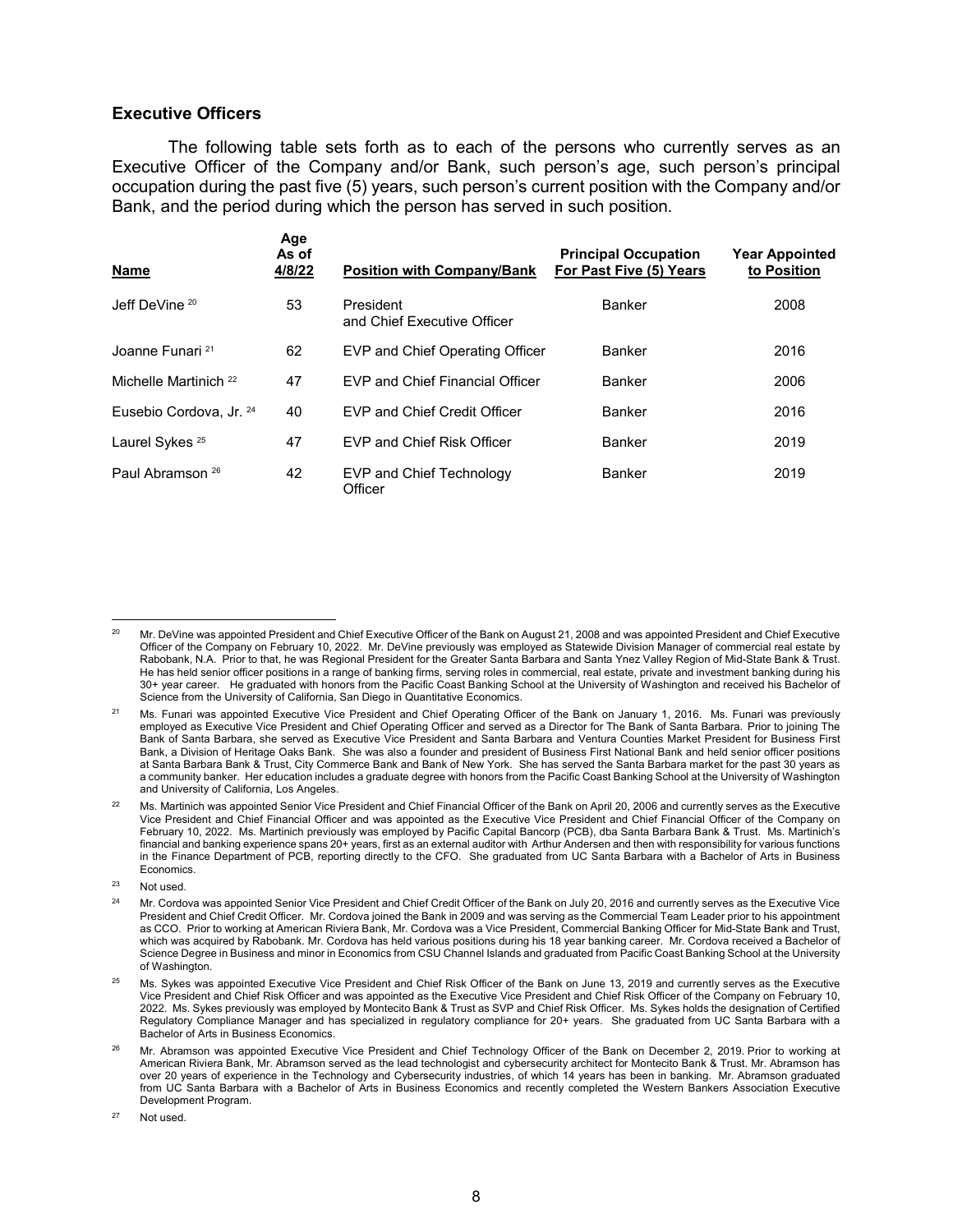## **Executive Compensation**

The following summary compensation table sets forth, for the last three (3) fiscal years, the cash and certain other compensation paid by the Bank to Jeff DeVine, President and Chief Executive Officer, and for the two other most highly compensated Executive Officers whose total annual salary and bonus for the fiscal year ended December 31, 2021 exceeded \$100,000.

| Annual<br>Compensation         |                       |                       |                     |                              | Long-Term<br>Compensation  |
|--------------------------------|-----------------------|-----------------------|---------------------|------------------------------|----------------------------|
| (A)                            | (B)                   | (C)                   | (D)                 | $(E)$ <sup>28</sup>          |                            |
| Name and Principal<br>Position | Fiscal<br><u>Year</u> | Salary<br><u>(\$)</u> | <b>Bonus</b><br>(3) | Other Annual<br>Compensation | <b>Stock</b><br>Awards (#) |
| Jeff DeVine                    | 2021                  | \$418,333             | \$230,000           | 117,536<br>\$                | 6,006                      |
| President & CEO                | 2020                  | \$379,167             | \$165,000           | \$<br>59,211                 | 2,083                      |
|                                | 2019                  | \$350,000             | \$185,000           | \$576,296                    | 31,549                     |
| Joanne Funari                  | 2021                  | \$253,333             | \$90,000            | 62,583<br>\$                 | 2,702                      |
| EVP, COO                       | 2020                  | \$242,240             | \$64,000            | \$<br>46,352                 | 1,354                      |
|                                | 2019                  | \$231,750             | \$ 66,000           | \$203,764                    | 10,423                     |
| Michelle Martinich             | 2021                  | \$247,793             | \$ 83,000           | \$<br>58,211                 | 2,702                      |
| EVP, CFO                       | 2020                  | \$229,543             | \$65,000            | \$<br>41,401                 | 1,354                      |
|                                | 2019                  | \$225,000             | \$75,000            | \$204,973                    | 10,705                     |

The following summary compensation table sets forth the breakout of Other Annual Compensation earned in 2021.

|                    |                          |                          |            | <b>RSA Grant</b> |         |
|--------------------|--------------------------|--------------------------|------------|------------------|---------|
|                    |                          |                          |            | Value at Date    |         |
|                    | Car Allowance            | Car Lease Benefit        | 401k Match | of Grant         | Total   |
| Jeff DeVine        | $\overline{\phantom{0}}$ | 5.936                    | 11.600     | 100.000          | 117.536 |
| Joanne Funari      | 9.135                    | $\overline{\phantom{a}}$ | 8.448      | 45,000           | 62.583  |
| Michelle Martinich | ۰.                       | .847                     | 11.364     | 45.000           | 58.211  |

<sup>&</sup>lt;sup>28</sup> Represents the dollar value of other annual compensation not properly categorized as salary or bonus; including (i) perquisites and other personal benefits, securities or property unless the aggregate amount of such compensation is the lesser of either \$50,000 or 10% of the total annual salary and bonus reported for the named executive officer in columns (C) and (D); (ii) above-market or preferential earnings on restricted stock, options, stock appreciation rights ("SARs") or deferred compensation paid during the fiscal year or payable during that period but deferred at the election of the named executive officer; (iii) earnings on long-term incentive plan ("LTIP") compensation paid during the fiscal year or payable during that period but deferred at the election of the named executive officer; (iv) value of restricted stock awards ("RSA") awarded at grant date, (v) amounts reimbursed during the fiscal year for the payment of taxes; and (vi) the dollar value of the difference between the price paid by a named Executive Officer for any security of the Bank purchased/exercised from the Bank (through deferral of salary or bonus, stock option or otherwise), and the fair market value of such security at the date of purchase/exercise, unless that discount is available generally, either to all security holders or to all salaried employees of the registrant. Actual amounts are reflected in the table above.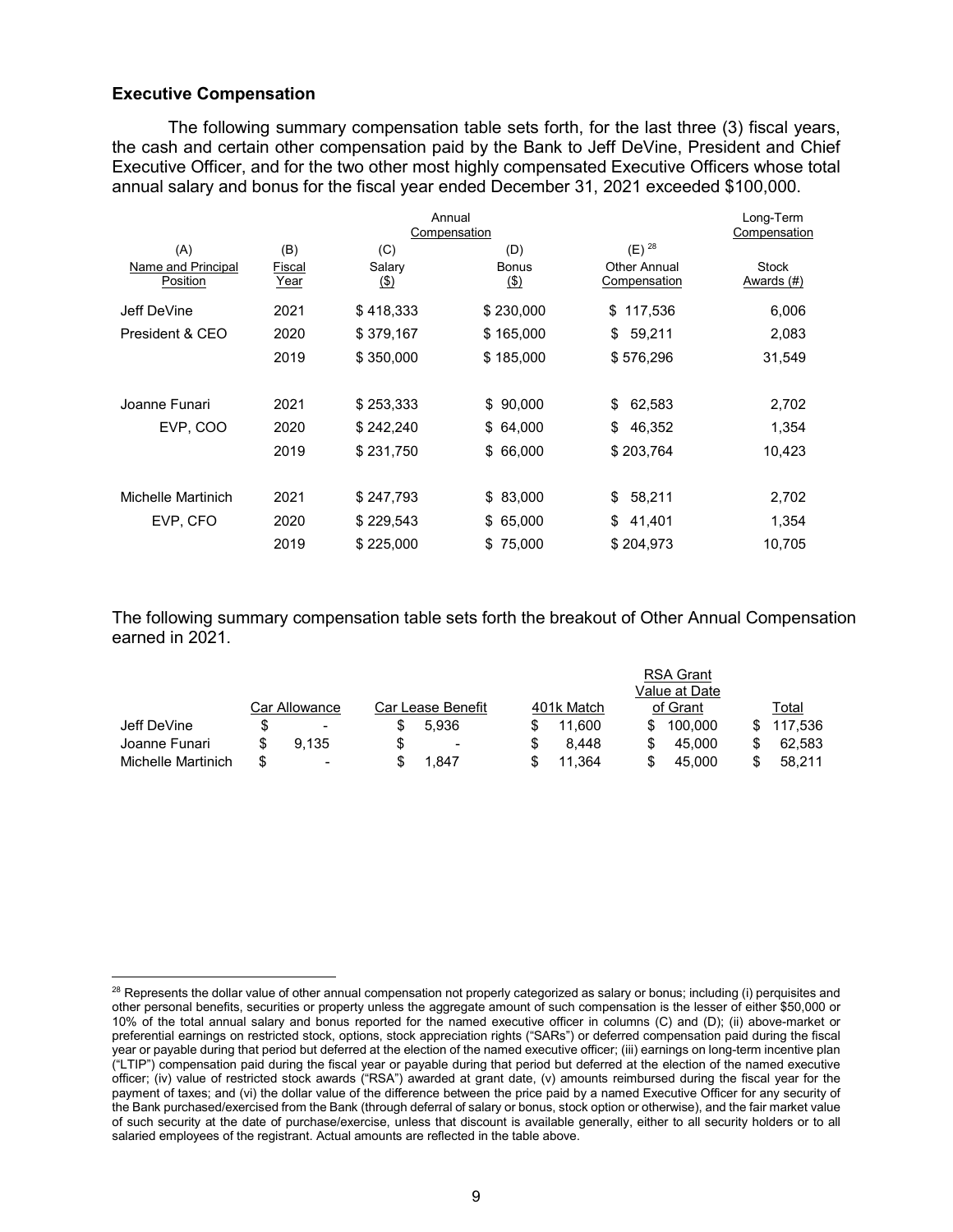The Bank has entered into an employment agreement dated August 17, 2020, to pay Mr. Jeff DeVine an annual base salary not less than \$385,000, discretionary bonus, an automobile allowance of \$1,250 per month, or lease value equivalent, and group insurance coverage. Mr. DeVine's annual base salary was adjusted to \$480,000 effective March 1, 2022 and his automobile allowance was adjusted to \$1,375 effective November 16, 2021 should he relinquish use of the vehicle leased for his business use. In 2021, Mr. DeVine was granted 6,006 performance based stock awards. Performance based stock awards granted were in the form of restricted stock grants with vesting over 4 years at 25% each year. If Mr. DeVine is terminated without Good Cause or resigns for Good Reason as those terms are defined in the employment agreement, Mr. DeVine would receive a severance payment in the amount of twelve (12) months of his base salary plus paid COBRA insurance coverage. If Mr. DeVine's employment is terminated by Mr. DeVine for any reason within six (6) months following a Change of Control as defined in the employment agreement, or by us or our successor without Good Cause within twelve (12) months following a Change of Control, then Mr. DeVine will be entitled to receive from us or our successor a cash lump sum in an amount equal to two (2) times his highest annual salary, highest bonus and highest automobile allowance in the preceding twenty four (24) months and annual COBRA insurance expense as defined in the employment agreement.

The Bank has entered into an employment agreement dated August 17, 2020, to pay Ms. Joanne Funari an annual base salary not less than \$245,000, discretionary bonus, an automobile allowance of \$750 per month and group insurance coverage. Ms. Funari's annual base salary was adjusted to \$280,000 effective March 1, 2022 and her automobile allowance was adjusted to \$840 effective November 16, 2021. In 2021, Ms. Funari was granted 2,702 performance based stock awards. Performance based stock awards granted were in the form of restricted stock grants with vesting over 4 years at 25% each year. If Ms. Funari is terminated without Good Cause or resigns for Good Reason as those terms are defined in the employment agreement, Ms. Funari would receive a severance payment in the amount of nine (9) months of her base salary plus paid COBRA insurance coverage. If Ms. Funari's employment is terminated by Ms. Funari for any reason within six (6) months following a Change of Control as defined in the employment agreement, or by us or our successor without Good Cause within twelve (12) months following a Change of Control, then Ms. Funari will be entitled to receive from us or our successor a cash lump sum in an amount equal to one (1) times her highest annual salary, highest bonus and highest automobile allowance in the preceding twenty four (24) months and annual COBRA insurance expense as defined in the employment agreement.

The Bank has entered into an employment agreement dated August 17, 2020, to pay Ms. Michelle Martinich an annual base salary not less than \$239,000, discretionary bonus, an automobile allowance of \$750 per month, or lease value equivalent, and group insurance coverage. Ms. Martinich's annual base salary was adjusted to \$275,000 effective March 1, 2022 and her automobile allowance was adjusted to \$840 effective November 16, 2021 should she relinquish use of the vehicle leased for her business use. In 2021, Ms. Martinich was granted 2,702 performance based stock awards. Performance based stock awards granted were in the form of restricted stock grants with vesting over 4 years at 25% each year. If Ms. Martinich is terminated without Good Cause or resigns for Good Reason as those terms are defined in the employment agreement, Ms. Martinich would receive a severance payment in the amount of twelve (12) months of her base salary plus paid COBRA insurance coverage. If Ms. Martinich's employment is terminated by Ms. Martinich for any reason within six (6) months following a Change of Control as defined in the employment agreement, or by us or our successor without Good Cause within twelve (12) months following a Change of Control, then Ms. Martinich will be entitled to receive from us or our successor a cash lump sum in an amount equal to two (2) times her highest annual salary, highest bonus and highest automobile allowance in the preceding twenty four (24) months and annual COBRA insurance expense as defined in the employment agreement.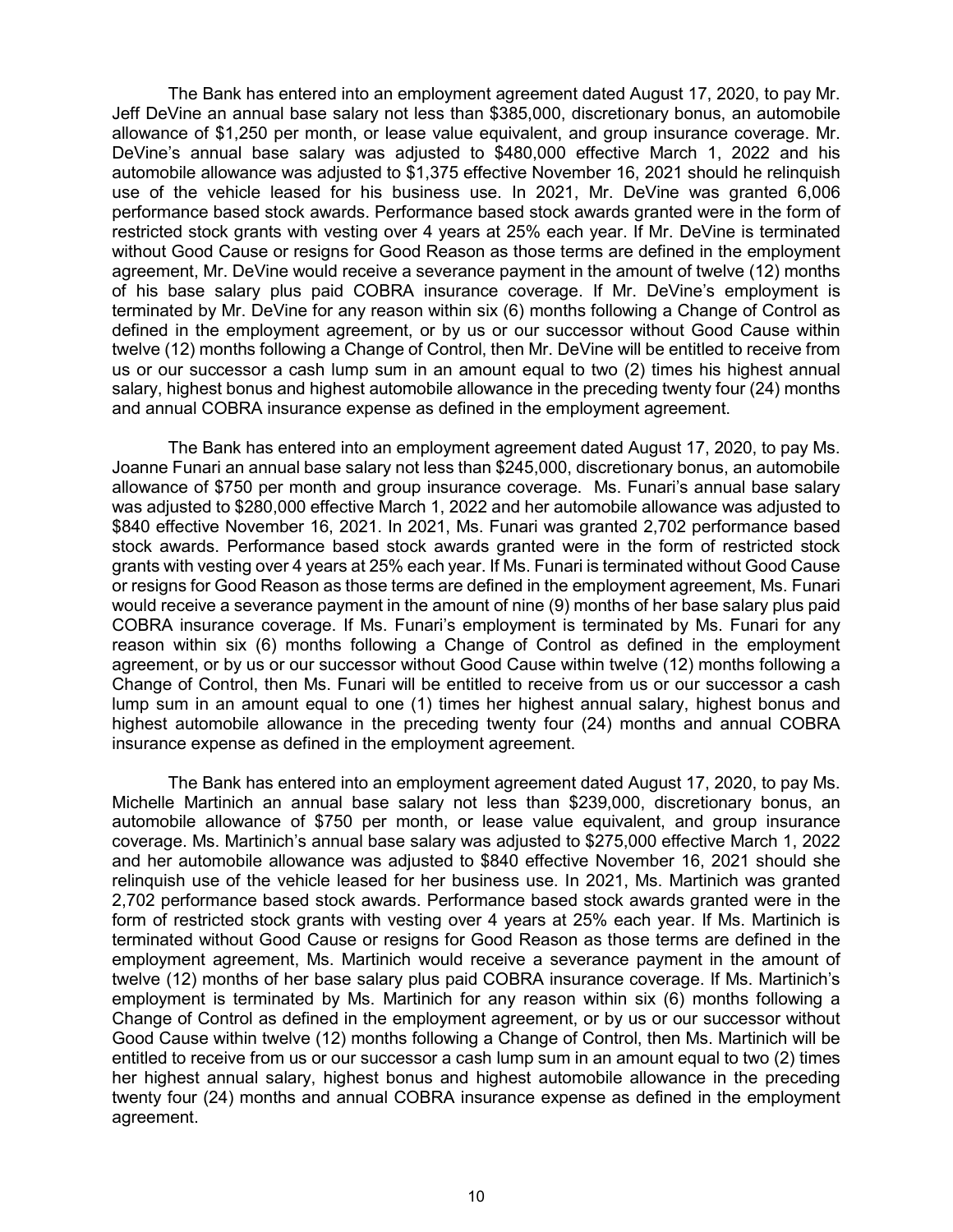### **Omnibus Stock Plan**

On September 2, 2015, the Bank adopted the American Riviera Bank 2015 Omnibus Stock Incentive Plan (the "Plan") which was approved by its shareholders and permits the grant of equity compensation in the form of Options, Restricted Stock Awards, Performance Awards, and Restricted Stock Units for up to 1,091,782 shares of the Bank's common stock. This Plan was subsequently assumed by the Company upon its formation effective February 10, 2022.

The Plan does not provide for the settlement of awards in cash and new shares are issued upon option exercise or restricted share grants. The plan is designed to attract and retain employees and directors. The amount, frequency, and terms of share-based awards may vary based on competitive practices, the Company's or the Bank's operating results and government regulations.

Option shares are subject to written option agreements entitling the optionee to purchase shares pursuant to incentive stock options or non-qualified options. Options will be granted at 100% of fair market value at the time of grant as determined by the Board of Directors. Options will be exercisable over a term up to 10 years pursuant to the discretion of the Board of Directors. In the case of persons employed by the Company or Bank, the options may qualify as "incentive stock options" under Internal Revenue Code §422 and such options may entitle the holder to certain income tax benefits.

Pursuant to the terms of their employment, the Company and Bank granted to its Executive Officers under the current Plan, and the previous 2009 Plan and 2006 Plan, incentive stock options to purchase shares of Common Stock. Detailed discussions regarding equity incentives to Executive Officers in the prior three (3) years is included in the "Executive Compensation" section of this Proxy Statement. For the year ending December 31, 2021, there were no new options granted and 11,730 options exercised by Executive Officers, directors or employees. As of December 31, 2021, no options remained outstanding under these plans.

Pursuant to the terms of the Plan, the Company can also grant restricted stock awards to its Executive Officers, directors and other key employees at a value equal to the then current market value on the day of the grant, and such grants typically vest over a 4 to 5 year period. For the year ending December 31, 2021, a total of 63,485 shares were granted to Executive Officers, directors and key employees.

The following tables provide certain information as of December 31, 2021 regarding options exercised, restricted stock awards outstanding and related values by: (i) the Named Executive Officer; and (ii) all directors, officers and employees as a group: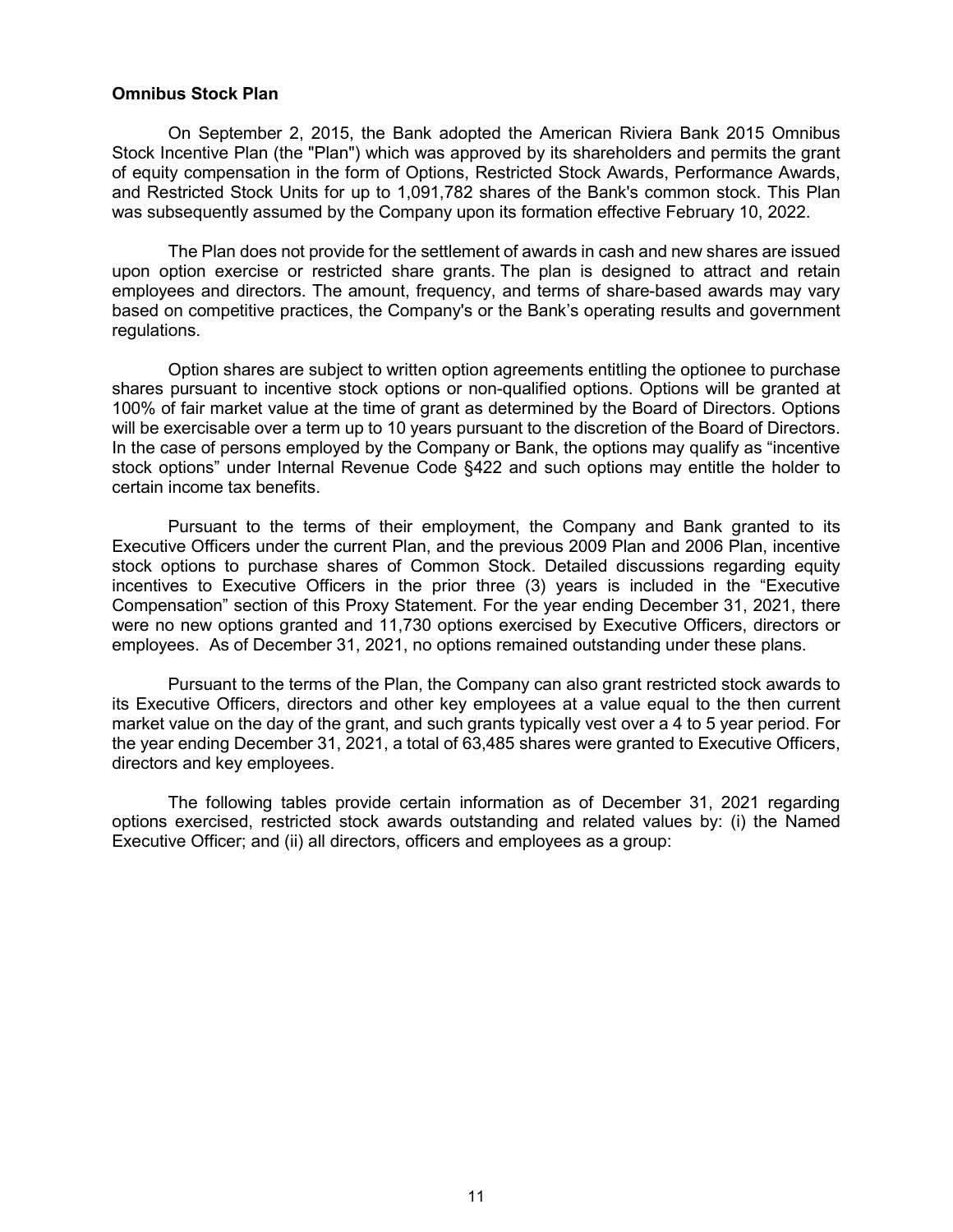#### **OPTIONS OUTSTANDING, OPTIONS EXERCISED, AND RESTRICTED STOCK AWARDS OUTSTANDING AT DECEMBER 31, 2021**

| Name                                     | 2021<br>Shares Acquired<br>on Exercise (#) | 2021<br>Value $^{29}$<br>Realized (\$) | Number of<br>Unexercised<br>Options<br>at 12/31/21(#)<br>Exercisable/<br>Unexercisable | Value of<br>Unexercised<br>In-the-Money<br>Options at<br>$12/31/21$ (\$)/<br>Exercisable/Unexercisable | Number of<br><b>Shares of Stock</b><br>Awards Not Yet<br>Vested and<br>Market Value<br># / \$Value |
|------------------------------------------|--------------------------------------------|----------------------------------------|----------------------------------------------------------------------------------------|--------------------------------------------------------------------------------------------------------|----------------------------------------------------------------------------------------------------|
| Jeff DeVine                              | -0-                                        | -0-                                    | 0/0                                                                                    | \$0/\$0                                                                                                | 38,134/\$773,739                                                                                   |
| Joanne Funari                            | -0-                                        | -0-                                    | 0/0                                                                                    | \$0/\$0                                                                                                | 13,527/\$274,463                                                                                   |
| Michelle Martinich                       | -0-                                        | -0-                                    | 0/0                                                                                    | \$0/\$0                                                                                                | 13,719/\$278,359                                                                                   |
| All Directors, Officers<br>and Employees | 11.730                                     | \$104,203                              | 0/0                                                                                    | \$0/\$0                                                                                                | 95,502/\$1,937,736                                                                                 |

From time to time, the Company expects to grant equity incentives to other key salaried employees, officers, directors, and consultants, at the fair market value of the Common Stock on the date of grant. In February 2022, the Board granted 31,061 restricted stock awards to Executive Officers and key employees as a part of the annual performance plan. These shares will vest over 4 years at 25% each year. Any additional grantees have not, as of this date, been selected and it is impossible at this time to identify such grantees or the number of options to be granted to them.

# **Other Benefits**

The Bank provides monthly car allowances and lease benefits to certain officers of the Company and Bank in the range of \$630 to \$1,375 per month. In 2006, the Bank adopted the American Riviera Bank 401(k) Profit Sharing Plan and Trust (the "401(k) Plan"). All employees 21 years of age or older are immediately eligible to participate in the 401(k) Plan. Eligible employees may elect to make tax deferred contributions up to the maximum amount allowed by law. The Bank makes "safe harbor" matching contributions and the Bank or Company may make additional profit sharing contributions to the 401(k) Plan at the discretion of the Board of Directors. "Safe harbor" Bank contributions vest immediately for all employees. The Bank contributed a total of \$431,000 in the form of employer matching contributions to the 401(k) Plan during 2021.

# **Certain Transactions**

Other Transactions. It is anticipated that the Executive Officers and directors of the Company, Bank, and the companies with which they are associated, will have banking transactions with the Bank in the ordinary course of business. It is the firm intention of the Board of Directors that any loans and commitments to loan included in such transactions will be made in accordance with applicable laws and on substantially the same terms, including interest rates and collateral, as those prevailing at the same time for comparable transactions with persons of similar creditworthiness that are not insiders of the Company or Bank, and only if such loans do not present any undue risk of collectability or present other unfavorable features. The aggregate limit that the Bank may lend to its insiders as a class is not greater than the Bank's unimpaired capital and unimpaired surplus. As of December 31, 2021, the Bank had commitments of credit to the Company's and Bank's Executive Officers and directors, together with their associates in the aggregate, totaling approximately \$65,000, or less than 1%, of the Bank's equity capital.

<sup>&</sup>lt;sup>29</sup> Value realized equals the market value of the options on the day of exercise less exercise price.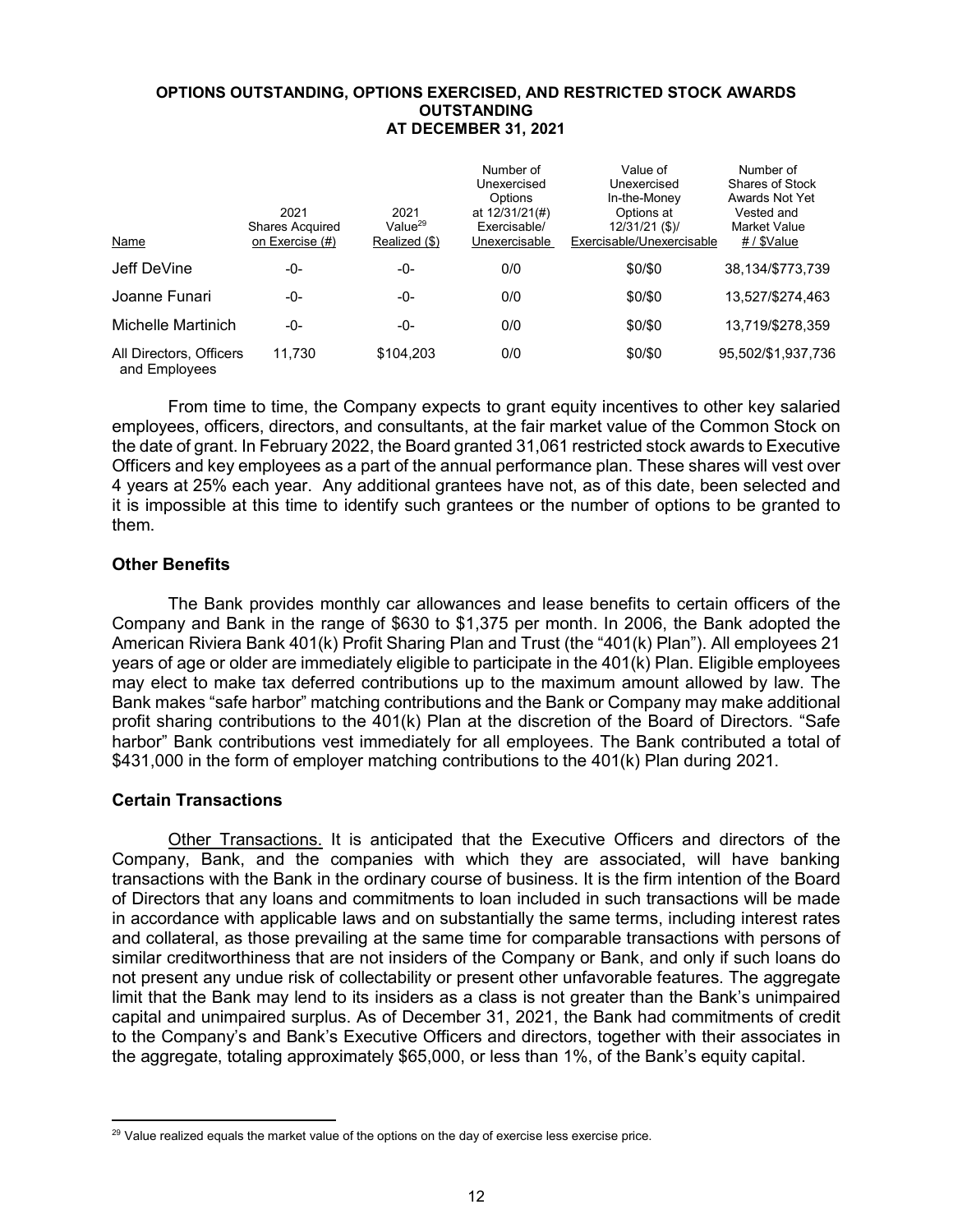Indemnification. The Company's Articles of Incorporation provide that a director of the Company will not incur any personal liability to the Company or its shareholders for monetary damages for certain breaches of fiduciary duty as a director. A director's liability, however is not eliminated with respect to (i) any breach of the duty of loyalty, (ii) acts or omissions not in good faith or which involve intentional misconduct or a knowing violation of law, (iii) paying a dividend or approving a stock repurchase which is illegal under certain provisions of state law, or, (iv) any transaction from which the director derived an improper personal benefit. The Company's Articles of Incorporation and Bylaws also provide, among other things, for the indemnification of the Company's directors, officers and agents, and authorize the Board of Directors to pay expenses incurred by, or to satisfy a judgment or fine rendered or levied against, such agents in connection with any personal legal liability incurred by the individual while acting for the Company within the scope of his or her duties (subject to certain limitations). It is the policy of the Board of Directors that the Company's directors, officers and agents shall be indemnified to the maximum extent permitted under applicable law and the Company's Articles of Incorporation and Bylaws, and management anticipates obtaining director and officer liability insurance, when and if available, covering all of the Company's officers and directors.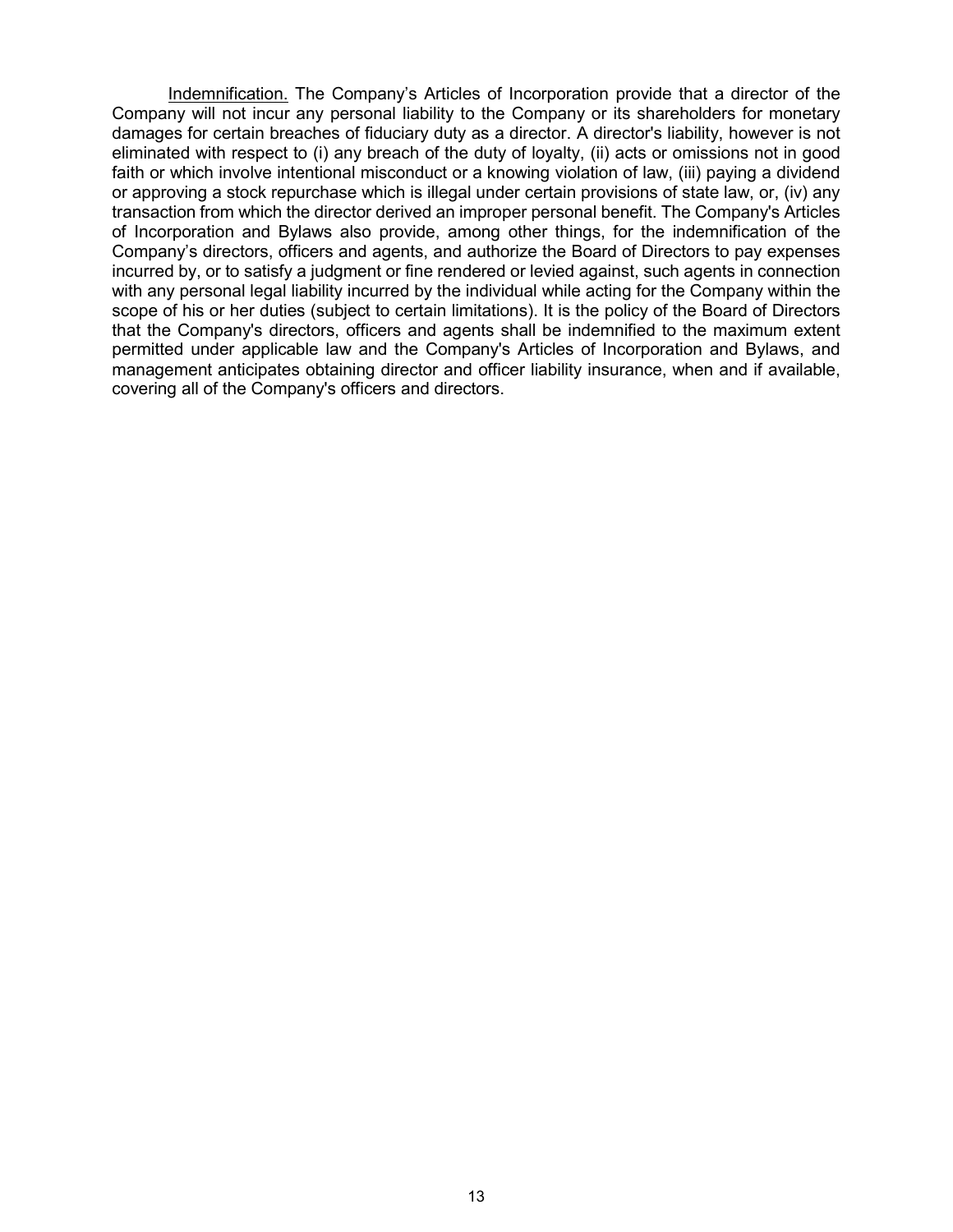# **PROPOSAL 2: RATIFICATION OF THE COMPANY'S INDEPENDENT AUDITORS**

RATIFICATION OF THE SELECTION OF CROWE LLP AS THE COMPANY'S INDEPENDENT AUDITORS: The Board of Directors, upon the approval of its Audit Committee, has ratified the selection of Crowe LLP to serve as our independent registered public accounting firm for 2021. It is anticipated that a representative of Crowe LLP will be present at the Meeting to respond to appropriate questions from shareholders.

Fees incurred for professional services provided by Crowe LLP for 2021 and 2020:

|                                        |    | 2021    |    | 2020    |
|----------------------------------------|----|---------|----|---------|
| <b>Audit Fees</b>                      | Φ  | 75.500  | \$ | 74,000  |
| <b>Audit-Related Fees &amp; Travel</b> | \$ | 1.500   | \$ | 1,500   |
| Tax Fees                               | \$ | 10.375  | S  | 18,500  |
| <b>Tax Consulting Fees</b>             | S  | 13.149  | \$ | 13.900  |
| Total Fees                             |    | 100.524 |    | 107,900 |

The Company is asking our shareholders to ratify the selection of Crowe LLP as our independent registered public accounting firm. Although ratification is not required by our Bylaws or otherwise, the Board is submitting the selection of Crowe LLP to our shareholders for ratification because we value our shareholders' views on the Company's independent public accounting firm and as a matter of good corporate practice. In the event that our shareholders fail to ratify the selection, it will be considered a direction to the Board of Directors and the Audit Committee to consider selection of a different firm. Even if the selection is ratified, the Audit Committee, in its discretion, may select a different independent registered public accounting firm, subject to ratification by the Board, at any time during the year if it determines that such a change would be in the best interests of the Company and our shareholders.

# **THE BOARD OF DIRECTORS RECOMMENDS A VOTE "FOR" THE RATIFICATION OF THE COMPANY'S INDEPENDENT PUBLIC ACCOUNTANTS**

## **PROPOSALS BY SHAREHOLDERS AT 2022 ANNUAL MEETING**

In order to be eligible for inclusion in the Company's proxy statement and proxy card for the next Annual Meeting of Shareholders, shareholder proposals must be received by the Secretary of the Company at its principal executive offices no later than December 31, 2022. However, in order for such shareholder proposals to be eligible to be brought before the shareholders at the next Annual Meeting of Shareholders, the shareholder submitting such proposals must also comply with the procedures, including the deadlines, required by Article II of the Company's Bylaws. Shareholder nominations of directors are not shareholder proposals and are not eligible for inclusion in the Company's proxy statement.

## **OTHER BUSINESS**

Management does not know of any matters to be presented at the Meeting other than those set forth above. However, if other matters properly come before the Meeting, it is the intention of the persons named in the accompanying proxy to vote said proxy in accordance with the recommendations of the Board of Directors and authority to do so is included in the proxy.